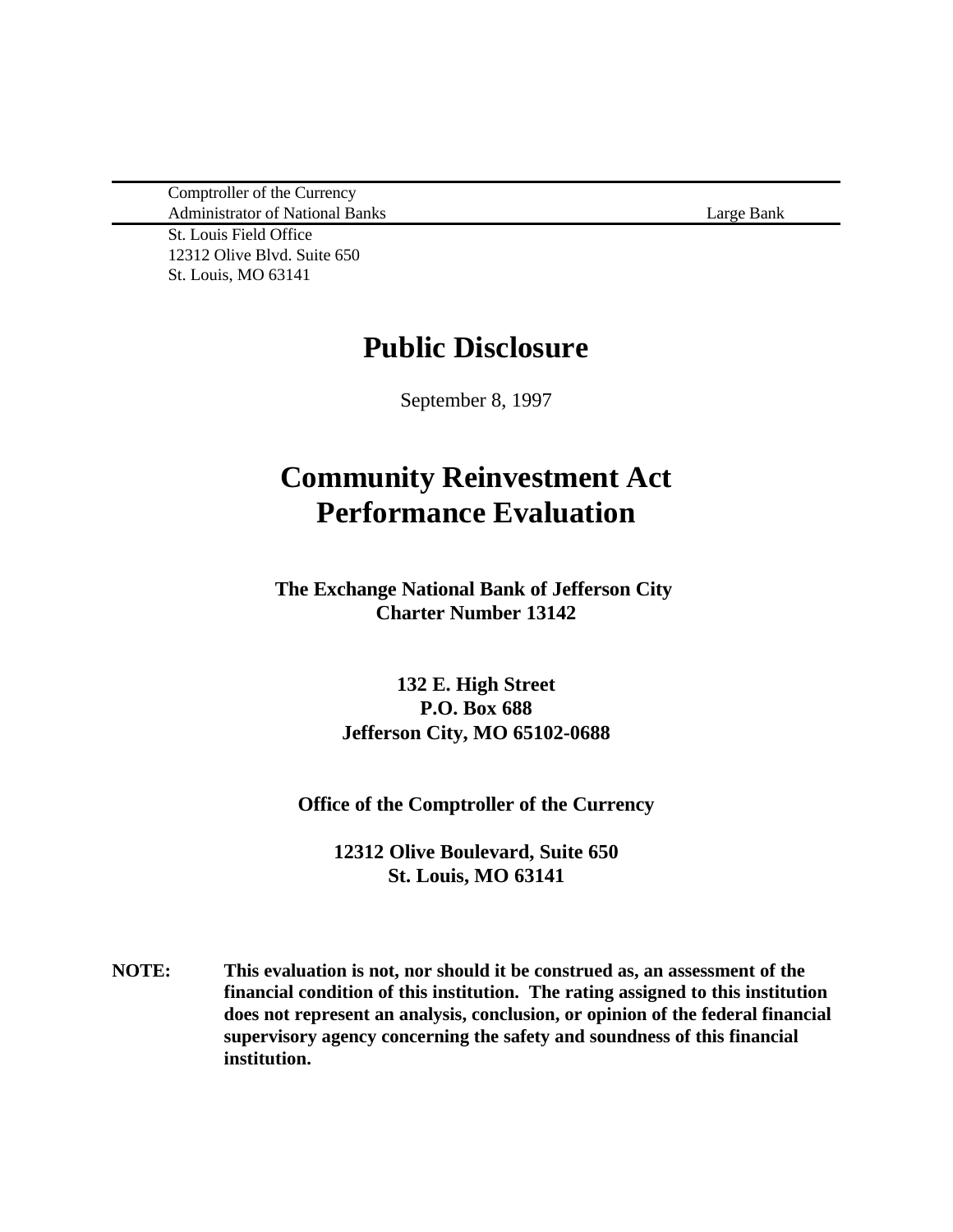## **General Information**

The Community Reinvestment Act (CRA) requires each federal financial supervisory agency to use its authority when examining financial institutions subject to its supervision, to assess the institution's record of meeting the credit needs of its entire community, including low- and moderate-income neighborhoods, consistent with safe and sound operation of the institution. Upon conclusion of such examination, the agency must prepare a written evaluation of the institution's record of meeting the credit needs of its community.

This document is an evaluation of the CRA performance of **The Exchange National Bank of Jefferson City** prepared by the **Office of the Comptroller of the Currency**, the institution's supervisory agency, as of September 8, 1997. The agency evaluates performance in assessment area(s), as they are delineated by the institution, rather than individual branches. This assessment area evaluation may include the visits to some, but not necessarily all, of the institution's branches. The agency rates the CRA performance of an institution consistent with the provisions set forth in Appendix A to 12 C.F.R. Part 25.

**Institution's CRA Rating:** This institution is rated **"Satisfactory."** 

This report evaluates CRA performance for Calendar year 1996, and 1997 to date. We rated The Exchange National Bank of Jefferson City **Satisfactory** because of the following factors:

- < Very good lending performance to small businesses and small farms.
- < Good responsiveness to the credit needs of the community.
- < Good penetration among retail customers of different income levels considering competition and other mitigating factors.
- < Good performance in community development loans.
- < High level of community development services provided by bank employees.
- < Substantial majority of loans originated in the Assessment Area.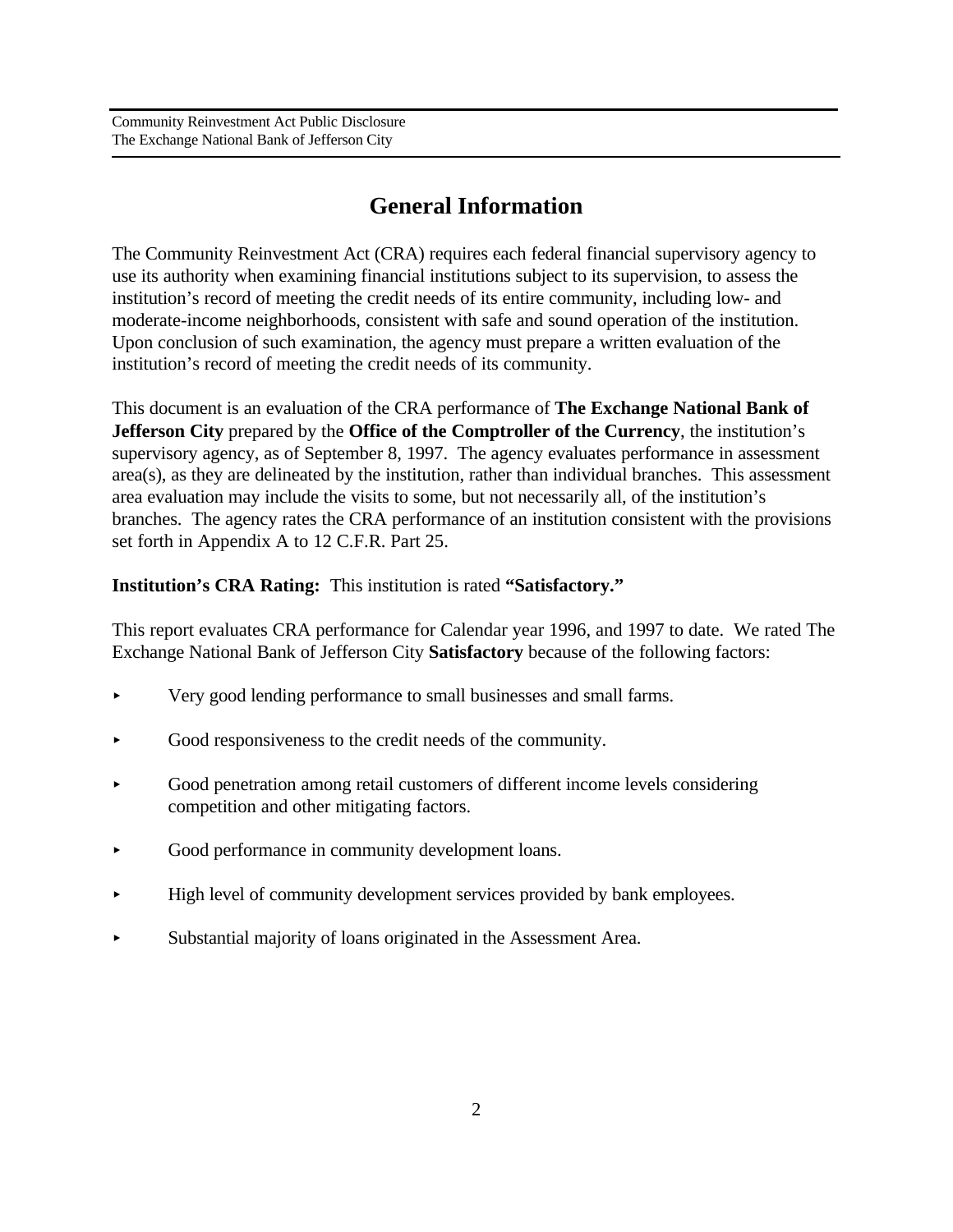The following table indicates the performance level of The Exchange National Bank of Jefferson City with respect to the lending, investment, and service tests.

| <b>Performance Levels</b> | <b>Exchange National Bank of Jefferson City</b><br><b>Performance Tests</b> |                        |              |  |  |  |
|---------------------------|-----------------------------------------------------------------------------|------------------------|--------------|--|--|--|
|                           | Lending Test*                                                               | <b>Investment Test</b> | Service Test |  |  |  |
| Outstanding               |                                                                             |                        | XX           |  |  |  |
| High satisfactory         | XX                                                                          |                        |              |  |  |  |
| Low satisfactory          |                                                                             | XX                     |              |  |  |  |
| Needs to improve          |                                                                             |                        |              |  |  |  |
| Substantial noncompliance |                                                                             |                        |              |  |  |  |

 \* Note: The lending test is weighted more heavily than the investment and service tests when arriving at an overall rating.

## **Description of Institution**

The Exchange National Bank of Jefferson City (ENB) is a full-service financial institution with four branches located in Jefferson City, MO. As of June 30, 1997, ENB has \$293 million in total assets. This makes ENB the second largest financial institution serving the greater Jefferson City area which contains 4 other banks, 4 savings and loan associations, and 8 credit unions.

There are no financial or legal impediments which preclude the bank from meeting the credit needs of the community. The average loan to deposit ratio for the last six quarters is 76.4% and is currently 79.7%. This compares favorably to the March 31, 1997, average loan to deposit ratio of 74.9% coming from the 26 national and state banks in Cole County and the surrounding four counties (Boone, Callaway, Osage, and Moniteau). The loan portfolio is made up of the following: 50% commercial and commercial real estate, 30% residential real estate, 18% individual, 1% farmland, and 1% credit card loans.

## **Description of Assessment Area (AA)**

The bank's assessment area includes all of Cole County, the southern portions of Callaway and Boone Counties, the eastern portion of Moniteau County, and the western portion of Osage County. In total, the AA consists of twenty three (23) block numbering areas (BNAs) and one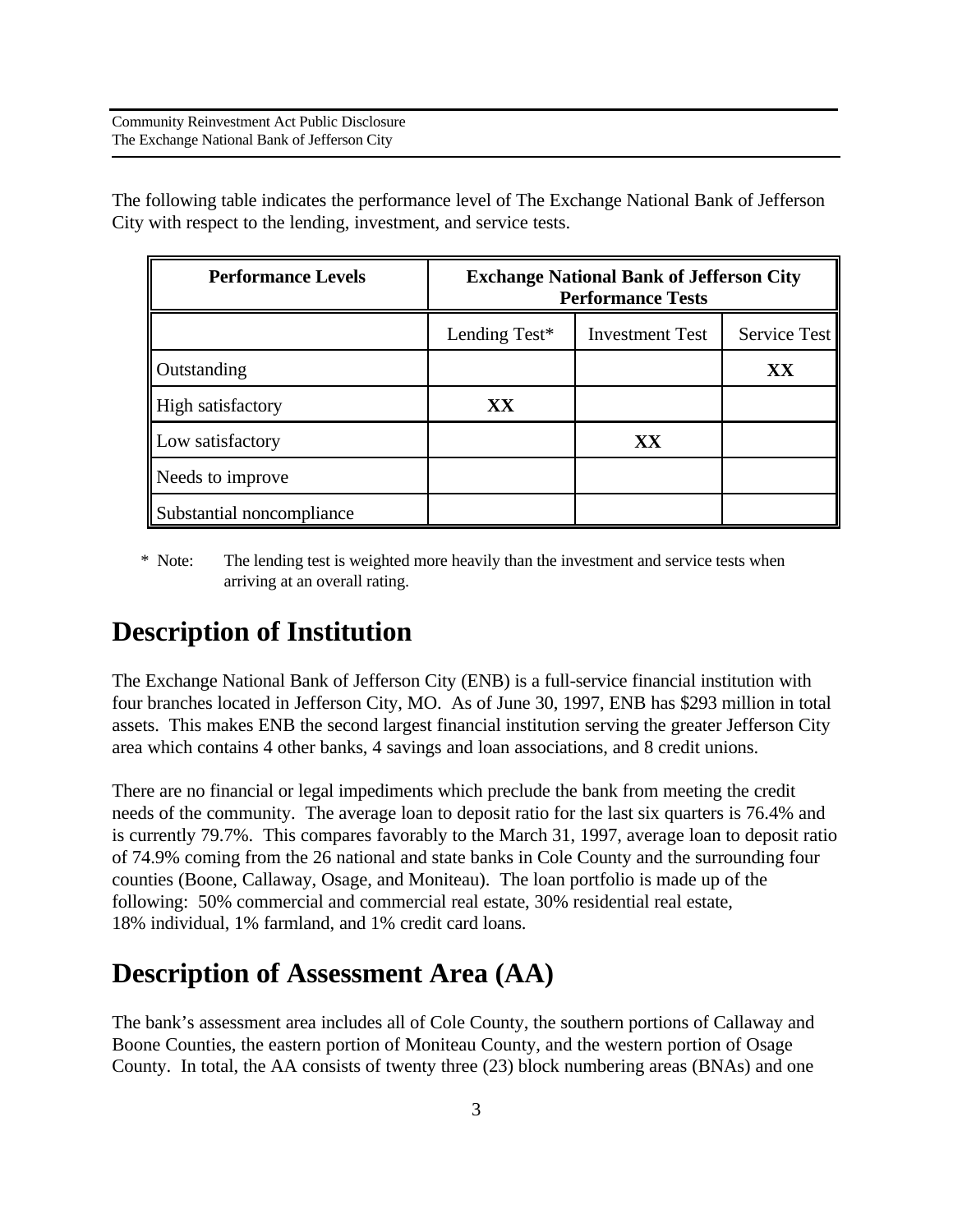(1) census tract. Of the geographies in the AA, two are designated low-income, zero moderateincome, four middle-income, and eighteen upper-income. Based on 1990 census information, 9.55% of the families in the AA are considered low-income, 10.45% moderate-income, 18.30% middle-income, and 61.70% upper-income. Of the two low-income areas, # 101 is downtown Jefferson City which includes the main bank office and state capital buildings. The other area (# 102) consists solely of the Missouri State Penitentiary.

The only occupied low-income area in the AA is area # 101. This area has 1,820 total housing units, of which 377 are vacant. Of the occupied units, 276 are owner-occupied and 1,167 are renter-occupied. There are 36,283 total housing units in the remainder of the AA with 24,841 of them owner-occupied, 8,463 rental, and 2,979 vacant.

While the AA does not exclude any low- or moderate-income areas, a small BNA in Osage County (# 9906.98), formed by the confluence of the Missouri and Osage Rivers, is not included. The tract is surrounded by three other BNAs in the AA. This small area has no residents or usable structures. We found the exclusion of this BNA was not arbitrary.

The AA has a total population of 95,933 (1990 census). Of these, 35,418 reside in Jefferson City, the state capital and county seat for Cole County. Another 28,161 live in rural Cole County, and 32,354 reside in other counties within the assessment area. The state government is the primary employer for the assessment area with approximately 15,000 employed. Other major employers in the area include: Capital Region and St. Mary's Health Center, 1,800; Scholastic Inc., 1,350; and Jefferson City Public Schools, 930. According to the Missouri Division of Industrial and Labor Relations, the unemployment rate for Missouri is 4.1%. The unemployment rate for the five counties that comprise the AA are all below the state level ranging from 1.5% to 3.6%.

We contacted one community representative and reviewed three contacts made by other regulatory agencies. Our interview was with the Jefferson City Housing Authority (JCHA). The primary function of the JCHA is to assist very low income residents in obtaining affordable housing. Groups previously interviewed included: the NAACP, Habitat for Humanity, and a real estate agent. None of the community contacts identified a specific unfulfilled credit need. Specific community needs addressed were: more available capital for minority small business owners and more available housing in the \$50,000 to \$60,000 price range.

The bank was rated "Outstanding" at the last CRA examination dated June 2, 1995.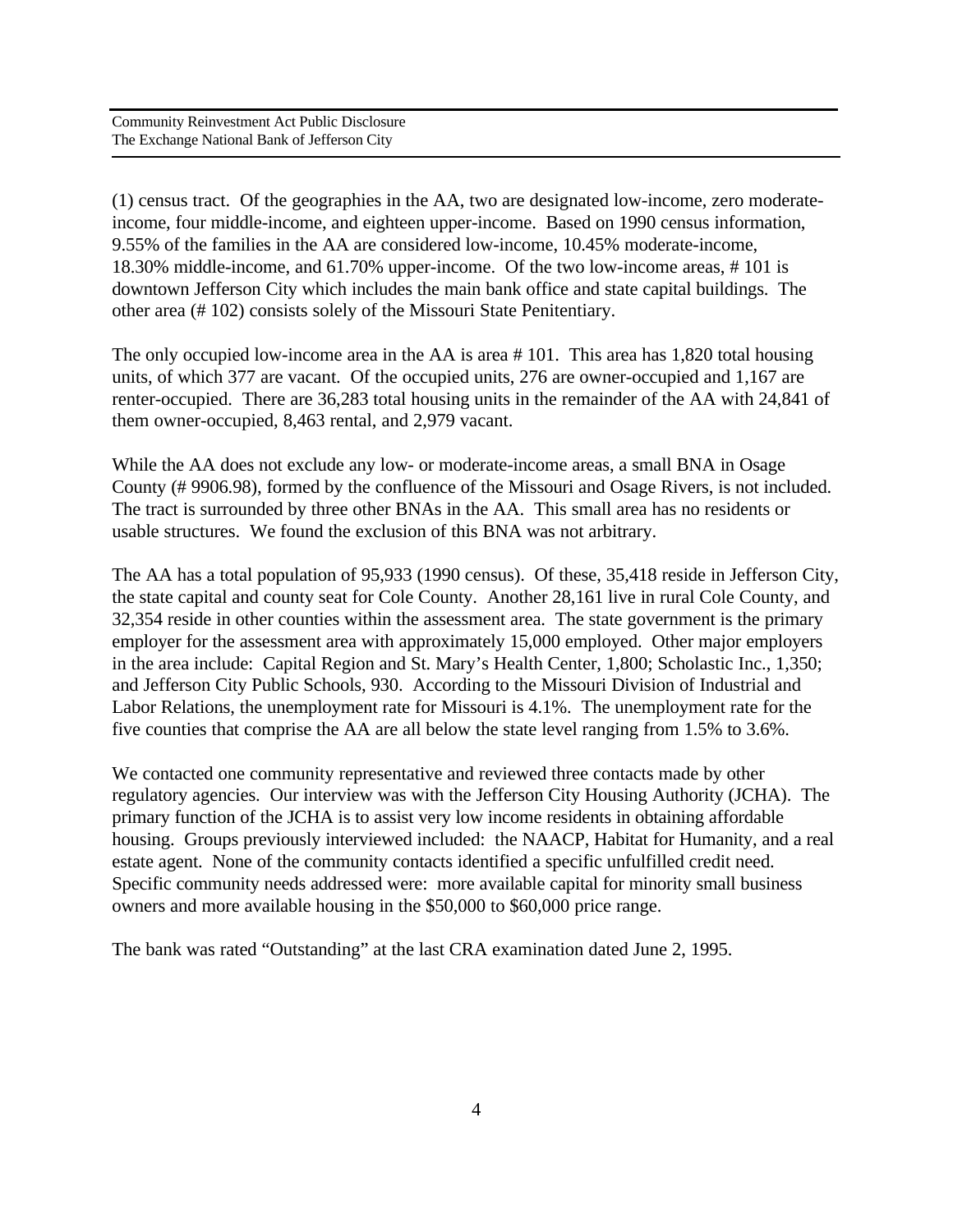# **Conclusions with Respect to Performance Tests**

We reviewed small business, small farm, and mortgage loans the bank originated between January 1, 1996, and June 30, 1997. CRA requires the bank to track lending to small businesses and small farms beginning January 1, 1996. We chose to review mortgage loan originations because they are the bank's primary product line and represent a significant portion of the loan portfolio. During the time period covered by this examination, ENB originated and sold an additional 460 real estate loans on the secondary market totaling \$33,649,882.

### **LENDING TEST**

#### *Lending Activity*

The bank lending levels reflect very good responsiveness to the credit needs of the area. The bank offers a wide variety of loan products and programs in efforts to meet the local credit needs. The bank has also originated and sold loans in the secondary market to the Federal Home Loan Mortgage Corporation (FHLMC), Federal Housing Authority (FHA), and Federal National Mortgage Association (FNMA). Since January 1, 1996, the bank has sold 460 of these loans totaling \$33.6 million with 90% going to FHLMC. The bank participates in affordable housing programs targeted to low- and moderate-income borrowers such as the first time home buyer program through the Missouri Housing Development Commission. ENB is one of the very few financial institutions in the area participating in this program.

The bank has originated a large number of small business loans compared to the number of small businesses in the AA and compared to the bank's overall loan portfolio. A small business or small farm is defined as a business or farm that has \$1,000,000 or less in gross annual revenues. A small loan to a business or farm is a loan of \$1,000,000 or less to a business of any size or a loan of \$500,000 or less to a farm of any size. The bank has made 716 small loans to businesses in the last 18 months. This represents 24% of all businesses in the AA. The bank originated a total of \$128.9 million in business, farm, and mortgage loans in the last 18 months. This is equal to over 70% of the bank's loan portfolio as of June 30, 1997. The bank makes loans guaranteed by the Small Business Administration (SBA) and participates in the Missouri- First Linked Deposit program (formerly MOBUCKS) targeted to small business and farm borrowers.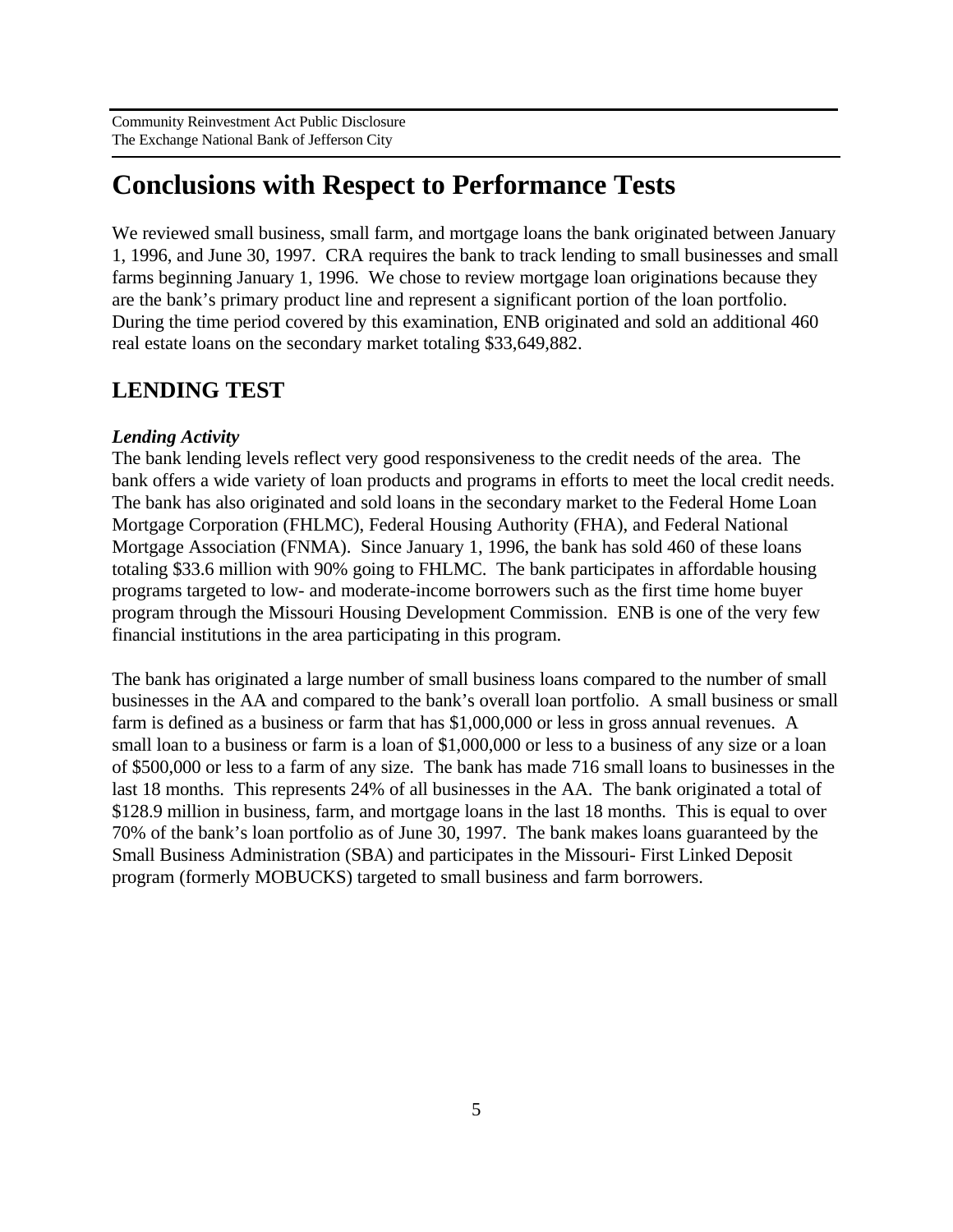The following chart represents the number and dollar volume of small business, small farm, and mortgage loan originations made between January 1, 1996, and June 30, 1997.

| Loan Type             | 1996<br>Number | 1996<br><b>YTD 1997</b><br>$$$ in 000's<br>Number |     | <b>YTD 1997</b><br>$$$ in 000's |  |
|-----------------------|----------------|---------------------------------------------------|-----|---------------------------------|--|
| <b>Small Business</b> | 480            | \$45,682                                          | 236 | \$23,820                        |  |
| <b>Small Farm</b>     | 18             | \$520                                             | 11  | \$385                           |  |
| Mortgage              | 492            | \$38,005                                          | 253 | \$20,507                        |  |
| Totals                | 990            | \$84,207                                          | 500 | \$44,712                        |  |

#### *Lending Within the AA*

A substantial majority of all loans reviewed were made in the institution's AA. We reviewed all small business and small farm loan originations as well as all mortgage loan originations. We obtained this information on loan originations from bank-generated reports. We determined these reports to be accurate based on random verifications.

The following table depicts the number and dollar ratio of loans made within the bank's AA from January 1, 1996, through June 30, 1997, broken down by loan type.

| 1996 & YTD 1997 Originations | % within AA |        |  |
|------------------------------|-------------|--------|--|
| Loan Type                    | Number      | Dollar |  |
| <b>Small Business</b>        | 99.4%       | 99.2%  |  |
| <b>Small Farm</b>            | 100.0%      | 100.0% |  |
| Mortgage                     | 97.2%       | 97.4%  |  |
| Totals                       | 98.3%       | 98.4%  |  |

#### *Lending Across Geographies*

Based on the loan originations reviewed, the bank's lending activities exhibit good geographic distribution throughout the 23 BNAs and 1 census tract. The loan originations are evenly distributed between the tracts except for BNA # 101. This small tract is the downtown portion of Jefferson City. It is made up mostly of commercial property with 76% of total housing stock identified as rental units.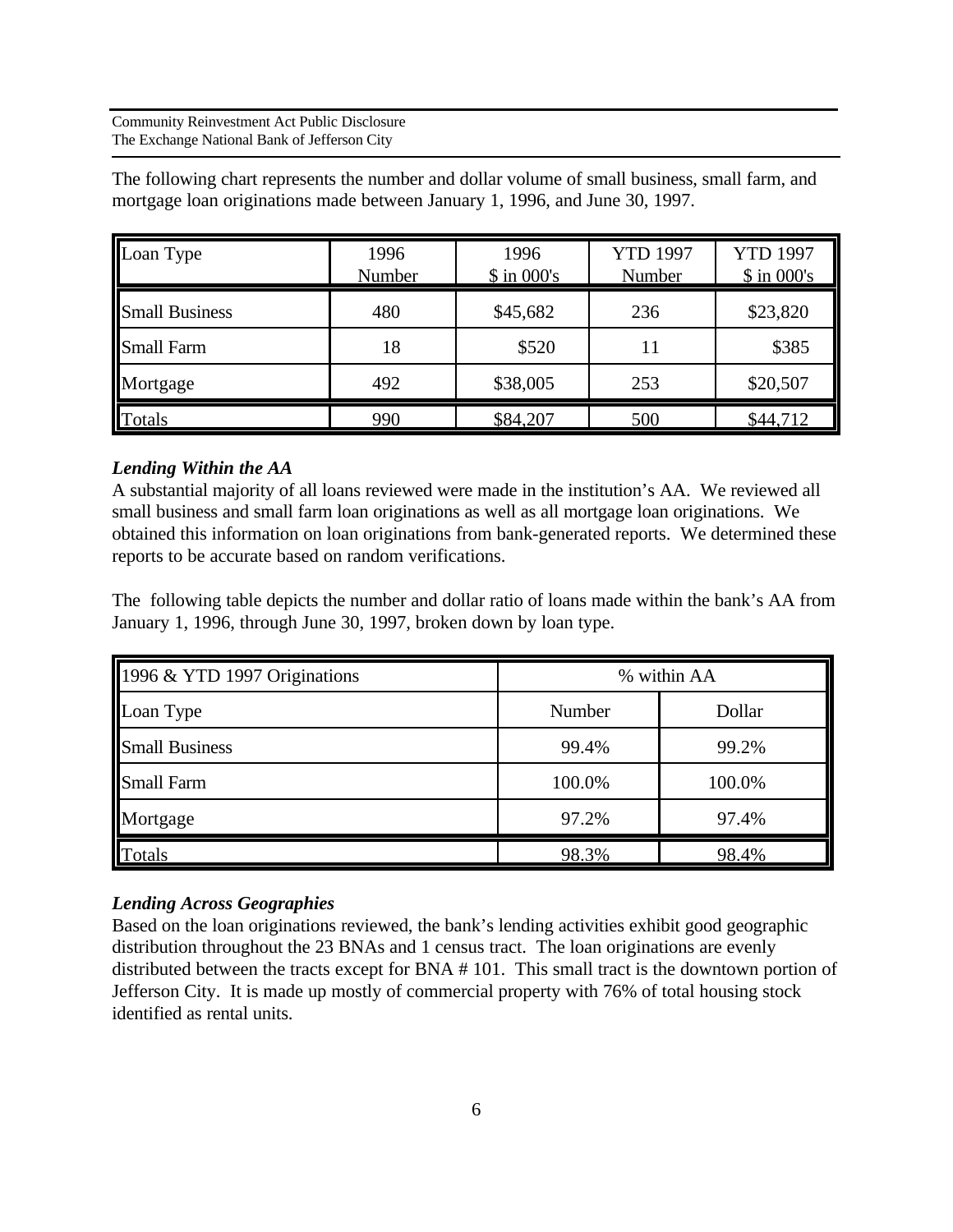| Tracts                                                      | <b>Small Business Loans</b> |          | <b>Small Farm Loans</b> |                |                | Mortgage Loans |                |         |          |
|-------------------------------------------------------------|-----------------------------|----------|-------------------------|----------------|----------------|----------------|----------------|---------|----------|
|                                                             | #                           | \$ 000's | #/9                     | #              | \$ 000's       | $\#/9$ %       | #              | \$000's | $\#/9/6$ |
| Low Income<br>Tracts: $(101)$                               | 51                          | 3,880    | 7.2                     | $\theta$       | $\overline{0}$ | 0.0            | $\overline{2}$ | 77      | 0.3      |
| Moderate Income<br>Tracts: $(N/A)$                          | N/A                         | N/A      | 0.0                     | N/A            | N/A            | 0.0            | N/A            | N/A     | 0.0      |
| Middle Income<br>Tracts: (17.01,<br>105, 106, $&$<br>9852)  | 153                         | 15,491   | 21.5                    | $\overline{2}$ | 27             | 6.9            | 62             | 4,258   | 8.6      |
| <b>Upper Income</b><br>Tracts: (the 18<br>remaining tracts) | 508                         | 49,616   | 71.3                    | 27             | 878            | 93.1           | 660            | 52,647  | 91.1     |
| Totals                                                      | 712                         | 68,987   | 100.0                   | 29             | 905            | 100.0          | 724            | 56,982  | 100.0    |

The following table represents the breakdown of loans made between January 1, 1996, and June 30, 1997, by income levels relative to median family income.

#### *Lending to Borrowers of Different Income Levels*

The bank does an excellent job of lending to small businesses and small farms of all sizes. Commercial and commercial real estate loans make up the majority of the bank's loan portfolio. The AA contains 3,158 small businesses and 84 small farms based on 1990 census information. Of the bank's small business and small farm loan originations, 77% of the loans were under \$100,000, and 97% of the borrowers have revenues under \$1 million. This compares favorably to those small businesses and small farms reporting revenue of less than \$1 million in the AA - 86.8%.

Lending to low- and moderate-income borrowers is adequate. An analysis of the mortgage loan originations in the AA between January 1, 1996, and June 30, 1997, shows that 11.4% of the loans made were to low- and moderate-income borrowers. We based this percentage on the 1997 updated Missouri state-wide non-metropolitan statistical area median family income of \$31,900. The 1990 Census indicates that 20.0% of the families in the AA have low and moderate incomes.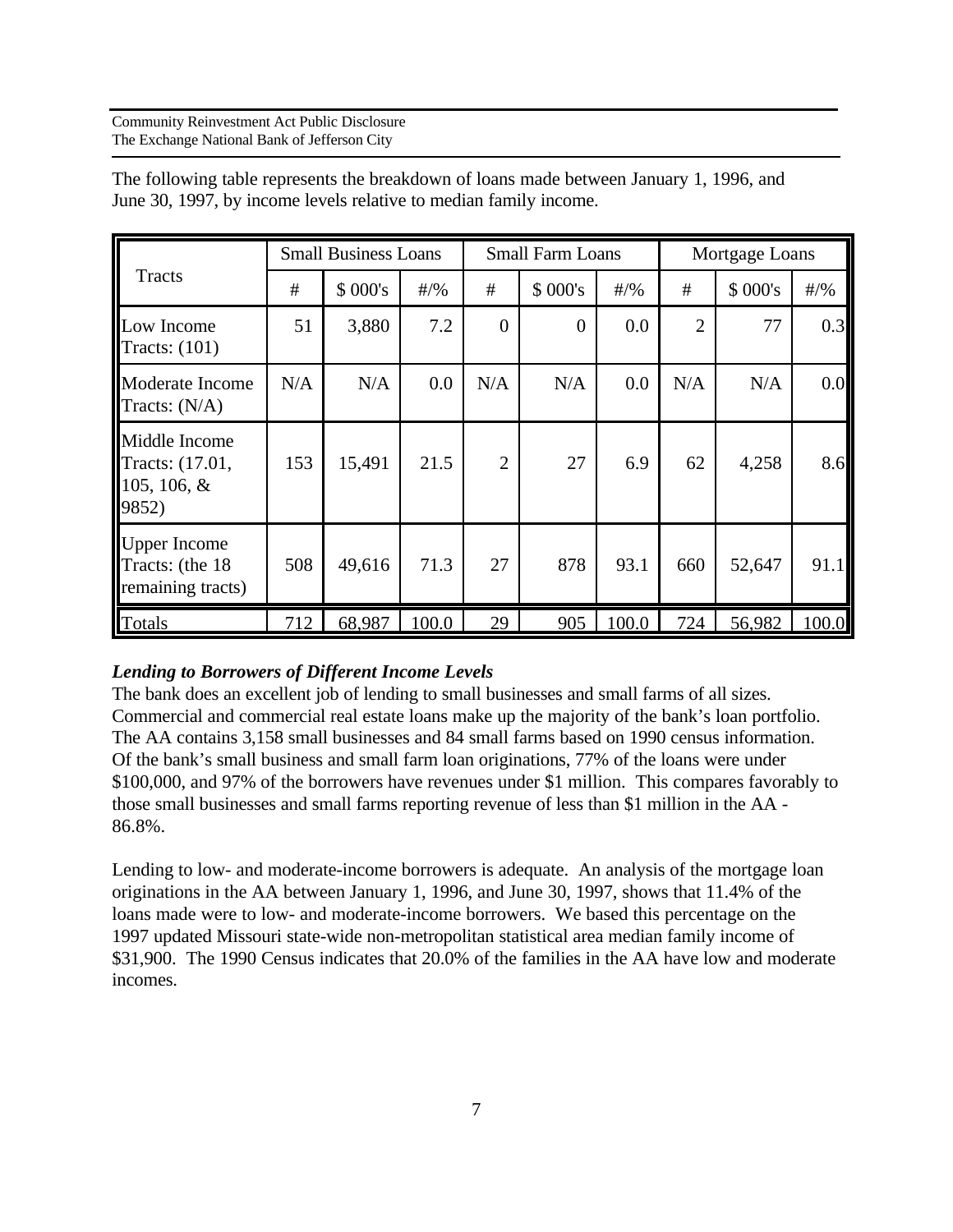The bank's distribution to borrowers having low and moderate incomes has fallen below the make-up of the community; however, when analyzing this performance, various other factors must be considered such as:

- Because the bank's AA is not in a metropolitan statistical area (MSA), the Missouri statewide non-metropolitan statistical area median family income was used for analysis. When Cole County median family income levels are used in the analysis, the bank's lending to LMI individuals more closely represents community demographics.
- $\triangleright$  67.8% of low-income households have income below the poverty level. This has hindered the bank's ability or opportunity to offer credit to these individuals. Data shows that households below the poverty level cannot meet banks' minimum underwriting guidelines or are focussed on other issues rather than home ownership. The median housing value in the AA is \$53,550.
- $\blacktriangleright$  The availability of housing stock in the AA must also be considered. Of the available housing units in the AA, 28.3% are rental units. In the sole low-income tract, 76.2% of the housing units are rental. The bank and community contacts have indicated there is a need for low and moderately priced housing in the area.

The following chart shows mortgage originations from January 1, 1996, through June 30, 1997, to borrowers of each income category. The last column, "% of Families", denotes the AA makeup of family incomes as a percentage of the Missouri state-wide non-metropolitan area median family income (MFI) based on 1990 census information.

| Mortgage Loans Originated During the Last 18 Months in the AA |                        |          |        |        |                    |  |  |
|---------------------------------------------------------------|------------------------|----------|--------|--------|--------------------|--|--|
|                                                               | <b>Assessment Area</b> |          |        |        |                    |  |  |
| Income Level of Borrowers                                     | #                      | \$000's  | $#/$ % | $\%$   | $%$ of<br>Families |  |  |
| Low - $0-50\%$ of MFI                                         | 15                     | \$533    | 2.11%  | 0.95%  | 9.55%              |  |  |
| Moderate - 51-80% of MFI                                      | 66                     | \$3,035  | 9.30%  | 5.40%  | 10.45%             |  |  |
| Middle - 81-120% of MFI                                       | 154                    | \$8,818  | 21.69% | 15.68% | 18.30%             |  |  |
| Upper - $> 120\%$ of MFI                                      | 475                    | \$43,863 | 66.90% | 77.97% | 61.70%             |  |  |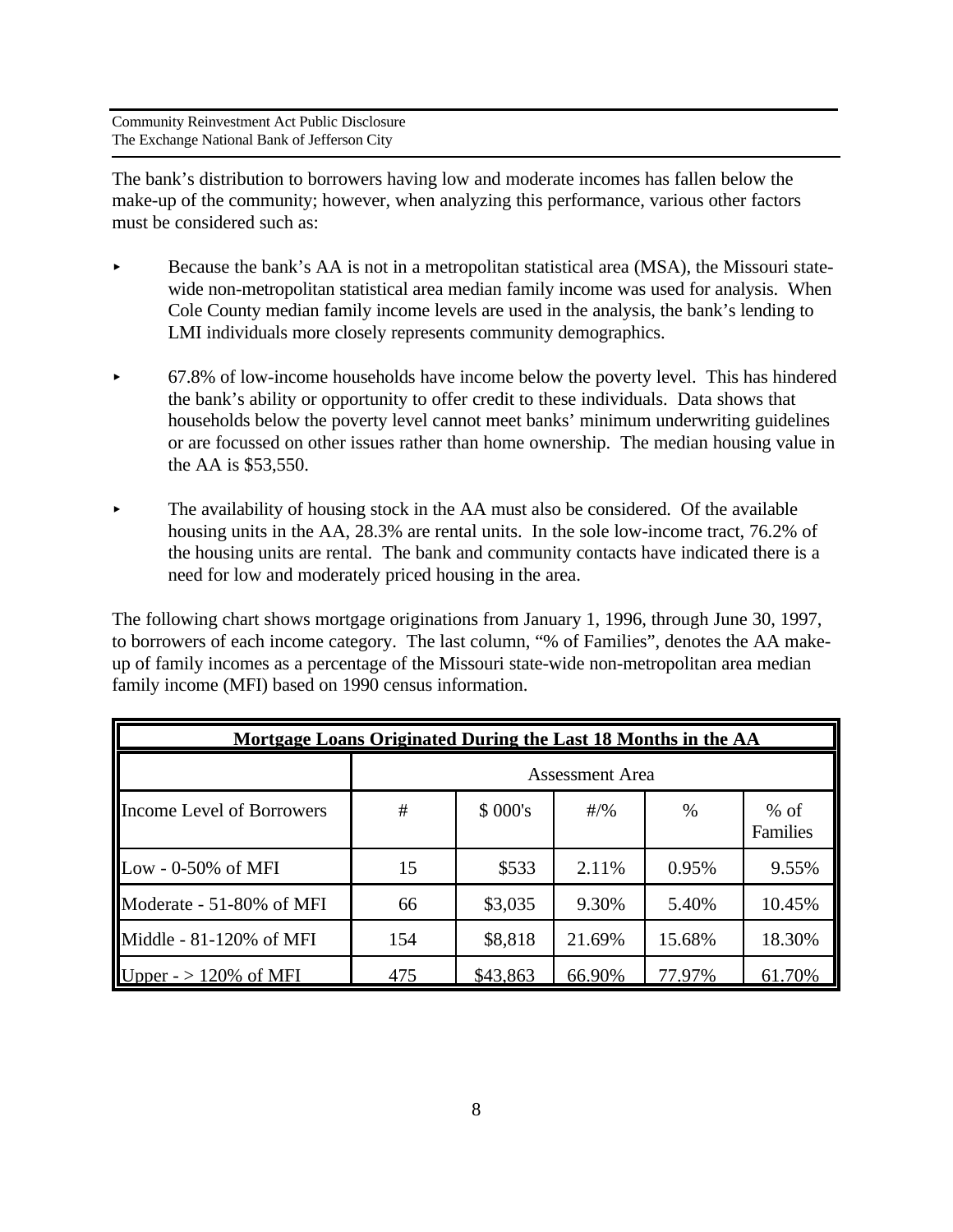#### *Community Development Loans*

The bank is a leader in making community development loans. The bank has made a number of loans meeting the criteria to be considered community development; however, these loans are counted within the small business loan origination totals. These loans are highlighted here to display the bank's performance in this area.

- ENB originated three loans instrumental for the erection of a 48-unit low- to moderateincome apartment complex. The bank made a \$250,000 loan to purchase the real estate parcel where the project is being built. Additionally, ENB acted as disbursement agent for construction funds and originated the \$900,000 line of credit used to finalize construction. Once construction is complete, the Missouri Housing Development Commission will provide permanent financing. Additionally, the bank has loaned the operating entity for this complex, \$300,000 for working capital.
- $\blacktriangleright$  In July 1996, ENB loaned \$14,167 to a community organization established to promote affordable housing. This loan funded the rehabilitation of a city-run day care center for public housing residents that need affordable day care while working.
- In 1996, the bank loaned \$150,000 to a non-profit community organization chartered to promote economic development in the Capital region by attracting new businesses/ industries to the area and creating jobs in the low- and moderate-income range.

#### *Innovative or Flexible Lending Practices*

The bank has developed a 100% loan-to-value mortgage financing program for low- and moderate-income borrowers. The bank has made ten loans through this program during this evaluation period for \$503,518. The bank has shown its ongoing commitment to this program which originated a few years ago. In all, the bank originated 65 of the 100% loans totaling \$3,088,777.

ENB is an active participant in an innovative project that combines urban development, vocational training, and low-income housing. The Jefferson City Housing Authority (JCHA) initiated a program in which Jefferson City donates city-owned housing lots. A vocational training program then builds houses on these lots. When complete, JCHA locates qualified low- income borrowers to purchase the houses. The bank provides permanent financing to these qualified low-income borrowers. To date, five houses have been completed and three have been sold. Thus far, the bank has financed one of these homes for \$53,275.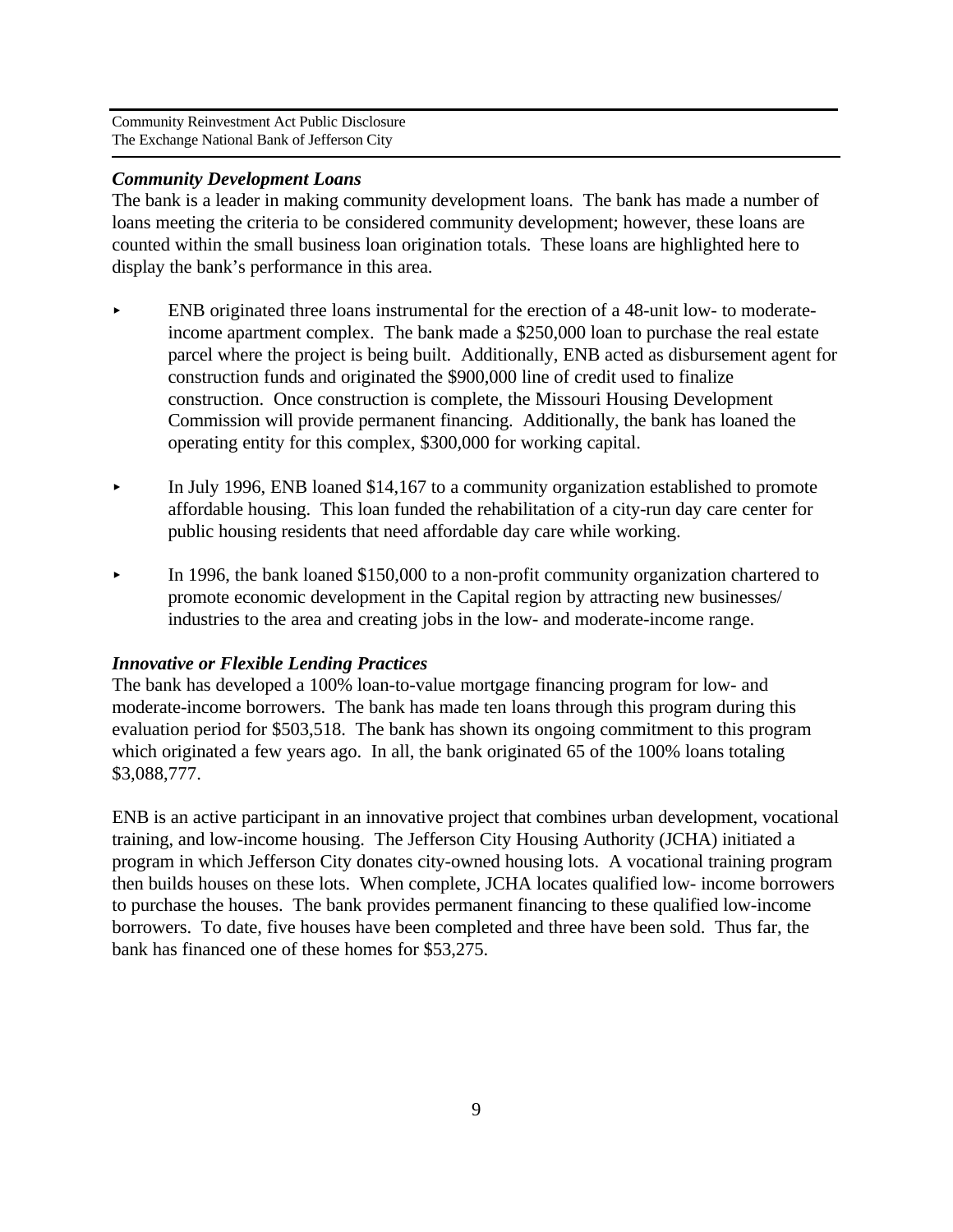### **INVESTMENT TEST**

The investment activity of The Exchange National Bank of Jefferson City was reviewed to determine the degree of participation in qualified investments for community development purposes. Opportunities for qualified investments in the area are limited.

ENB has donated to a variety of organizations that support the low- and moderate-income residents in the assessment area. These organizations include:

- $\blacktriangleright$  The United Way supports women's crisis centers and workshops for the handicapped, and provides dental and eye benefits to low- and moderate-income individuals in the area.
- Salvation Army supports low- and moderate-income individuals in the area through various programs such as ensuring utilities are not shut off and other housing needs.
- < Habitat for Humanity construction and donation of residential houses to qualified lowand moderate-income individuals.
- < Capital Main Street Inc. revitalization of downtown area located in a low-income tract.
- < Central Missouri Food Bank distribution of donated food to low- and moderate-income individuals.

Since January 1, 1996, The Exchange National Bank of Jefferson City donated nearly \$25,000 to these groups.

### **SERVICE TEST**

### *Retail Banking Services*

The bank's delivery systems are readily available to all portions of the bank's AA. The bank's four branches also have ATMs at the branch location which are accessible 24 hours a day. In addition, ENB also has a stand-alone ATM at a local Hy-Vee supermarket. Banking hours are reasonable with drive-up hours extending as late as 7 P.M. at the western facility. ENB has not closed any branches since the last review.

In 1996, ENB began offering "Express Line Phone Banking." This system allows customers to make balance inquiries and loan payments, and to transfer funds between accounts. The bank offers a no frills "free" checking with no minimum balance and only a \$25 initial deposit required. Also, the bank does not charge for cashing government checks.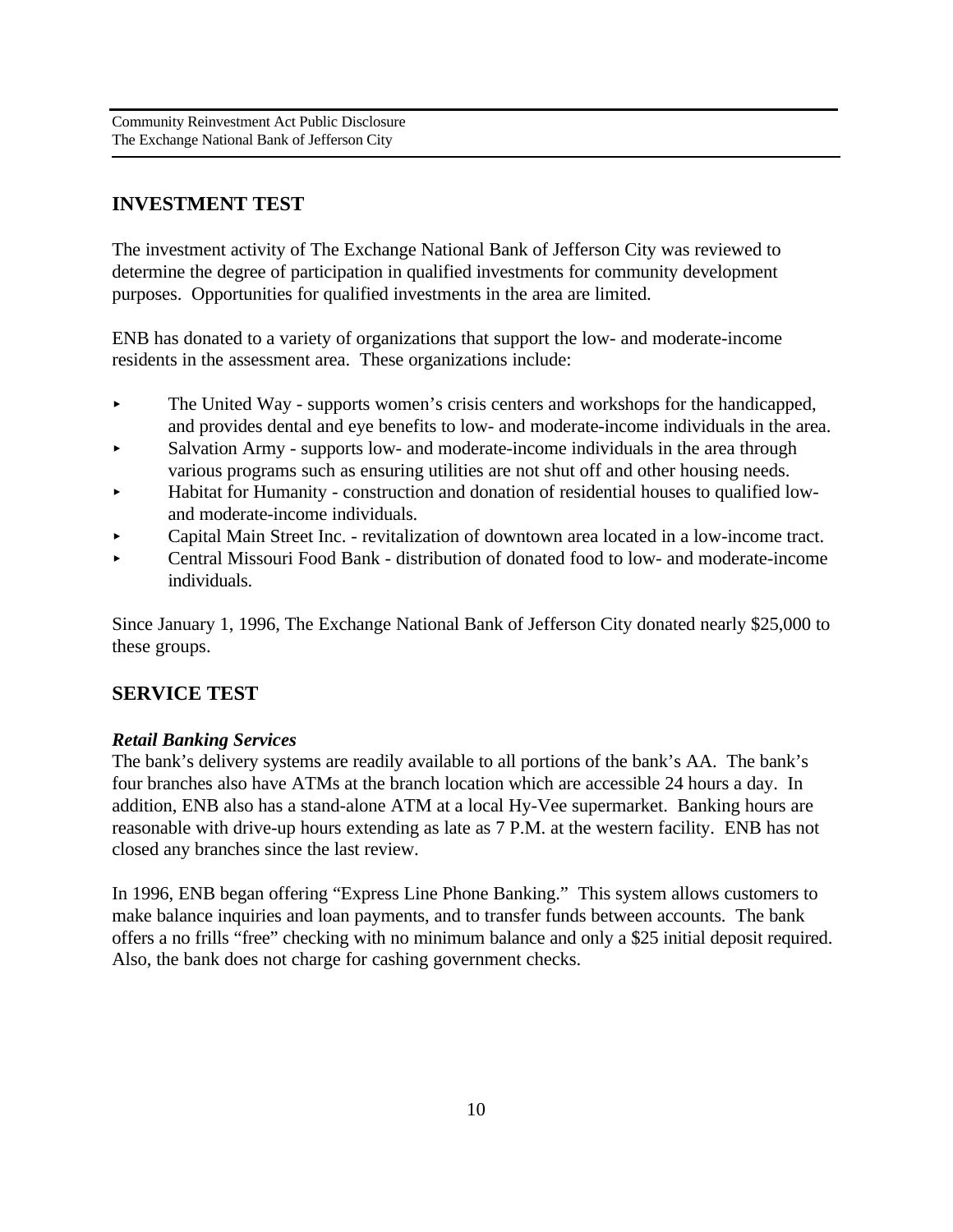#### *Community Services*

The bank and its employees provide a high level of community development services. The following are examples:

- ENB, as previously mentioned, was instrumental in bringing together the developers and the Missouri Housing Authority to construct and finance an apartment complex for lowand moderate-income families. A bank officer served as chairman on the Chamber of Commerce Housing Task Force which identified this community need and was proactive in seeking support from the Missouri Housing Development Commission. In an effort to make the project more economically feasible, ENB waived the  $1-1\frac{1}{2}$  % fee normally charged as disbursement agent. While not a cash donation, this fee waiver saved the project \$27,000 to \$40,500.
- The bank is involved in educating youths through various programs at local schools. Bank officers teach financial information classes at both the elementary school and middle school levels. The bank also donated 33 computer user guides to the Jefferson City High School.
- < Bank officers provide financial counseling, as needed, to families receiving help from the Samaritan Center. A bank officer is also on the board of directors of the Samaritan Center. The center provides services for low- and moderate-income individuals. These services include feeding the poor and keeping low- and moderate-income families kept up on rent, utilities, etc.
- One bank officer serves as treasurer for "Main Street Inc.", a non-profit organization that is affiliated with the national Main Street Program. The function of this organization is redeveloping and revitalizing downtown Jefferson City. Other bank employees also take part in carrying out the mission of this organization.
- $\triangleright$  One bank officer was instrumental in obtaining a grant package from the state Department of Economic Development that will provide grants of up to \$14,000 for the rehabilitation of dilapidated housing units in Jefferson City's low-income east end. The officer used financial expertise in completing the very involved application process. This process required developing a project proposal, projections, budget, etc. These grants will be augmented, as needed, by a \$750,000 loan program this officer also headed. These funds are available from participating banks in the Jefferson City community. Thus far, one bank customer has obtained a grant, and if the grant funds aren't sufficient, ENB will loan the amount of the shortage.